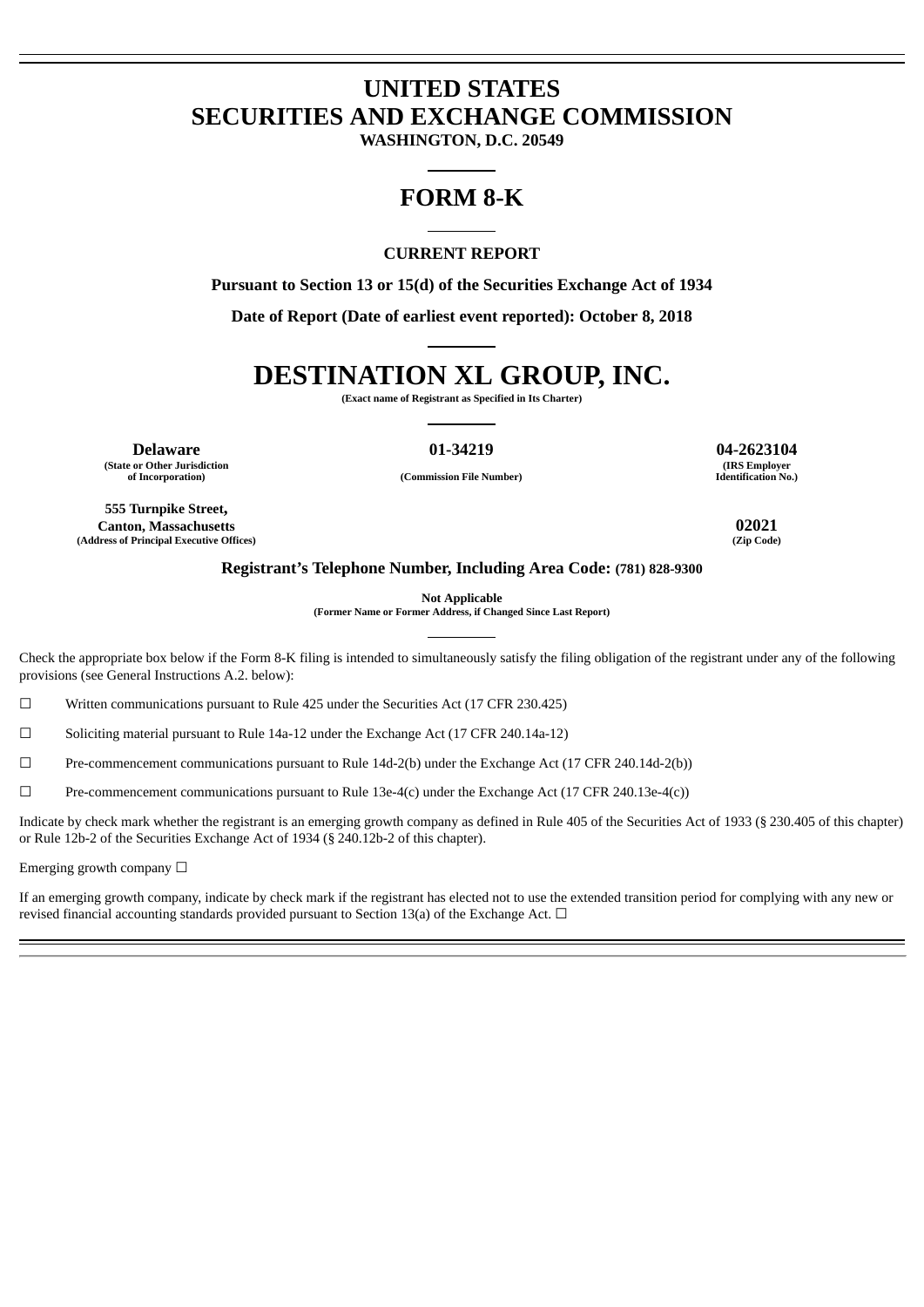# **Item 5.02 Departure of Directors or Certain Officers; Election of Directors; Appointment of Certain Officers; Compensatory Arrangements of Certain Officers.**

On October 8, 2018, Destination Group XL, Inc. (the "*Company*") promoted Brian S. Reaves to the position of Executive Vice President and Chief Operating Officer. Mr. Reaves will continue to report directly to David A. Levin, the Company's President and Chief Executive Officer.

Mr. Reaves, 57, has served as the Company's Executive Vice President and Chief Customer Officer since November 2017. Prior to that, Mr. Reaves served as the Company's Senior Vice President and Chief Sales Officer from November 2014 to November 2017. From May 2010 to November 2014, Mr. Reaves was the Company's Senior Vice President of Store Sales and Operations. Prior to joining the Company, Mr. Reaves was the vice president of outreach and group sales for David's Bridal from 2007 to 2009.

In connection with Mr. Reaves' promotion, the Company entered into the Second Amended and Restated Employment Agreement with Mr. Reaves (the "*Amended Employment Agreement*"), which amended his current employment agreement. Pursuant to the terms of the Amended Employment Agreement, among other things, Mr. Reaves' annual base salary was increased to \$500,000 from \$400,000, and the Company will advance to Mr. Reaves \$50,000, prior to any applicable taxes, to cover relocation costs. This summary of the Amended Employment Agreement does not purport to be complete and is subject to and qualified in its entirety by reference to the text of the Employment Agreement included as Exhibit 10.1 to this filing, which is incorporated herein by reference.

# **Item 9.01 Financial Statements and Exhibits.**

(d) Exhibits

Exhibit No. Description

10.1 [Second Amended and Restated Employment Agreement dated as of October 8, 2018 between the Company](#page-4-0) and Brian S. Reaves.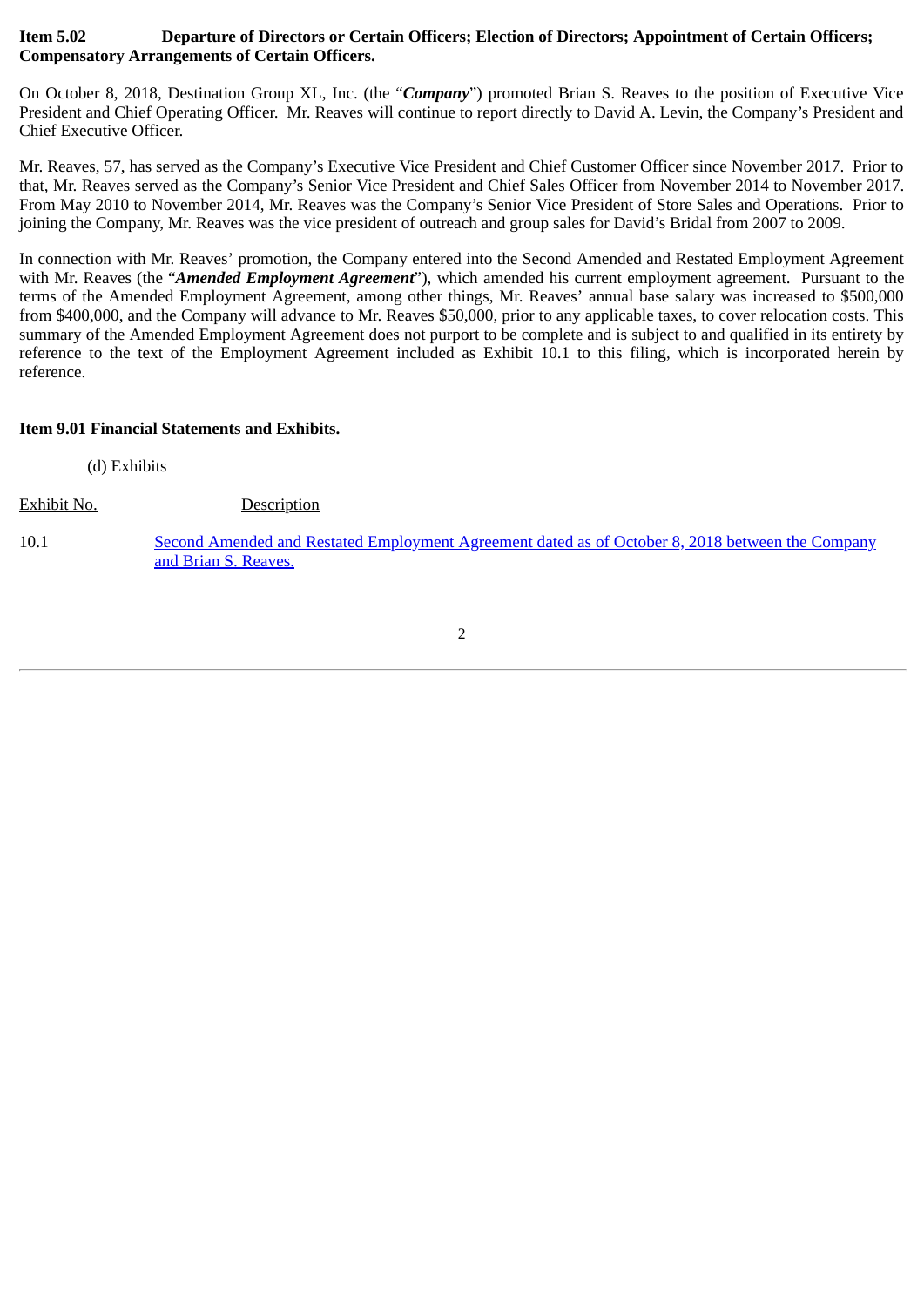#### **SIGNATURES**

Pursuant to the requirements of the Securities Exchange Act of 1934, the registrant has duly caused this report to be signed on its behalf by the undersigned hereunto duly authorized.

# DESTINATION XL GROUP, INC.

Date: October 9, 2018 **By:** By: */s/ Robert S. Molloy* 

**Robert S. Molloy Senior Vice President, Chief Administrative Officer, General Counsel and Secretary**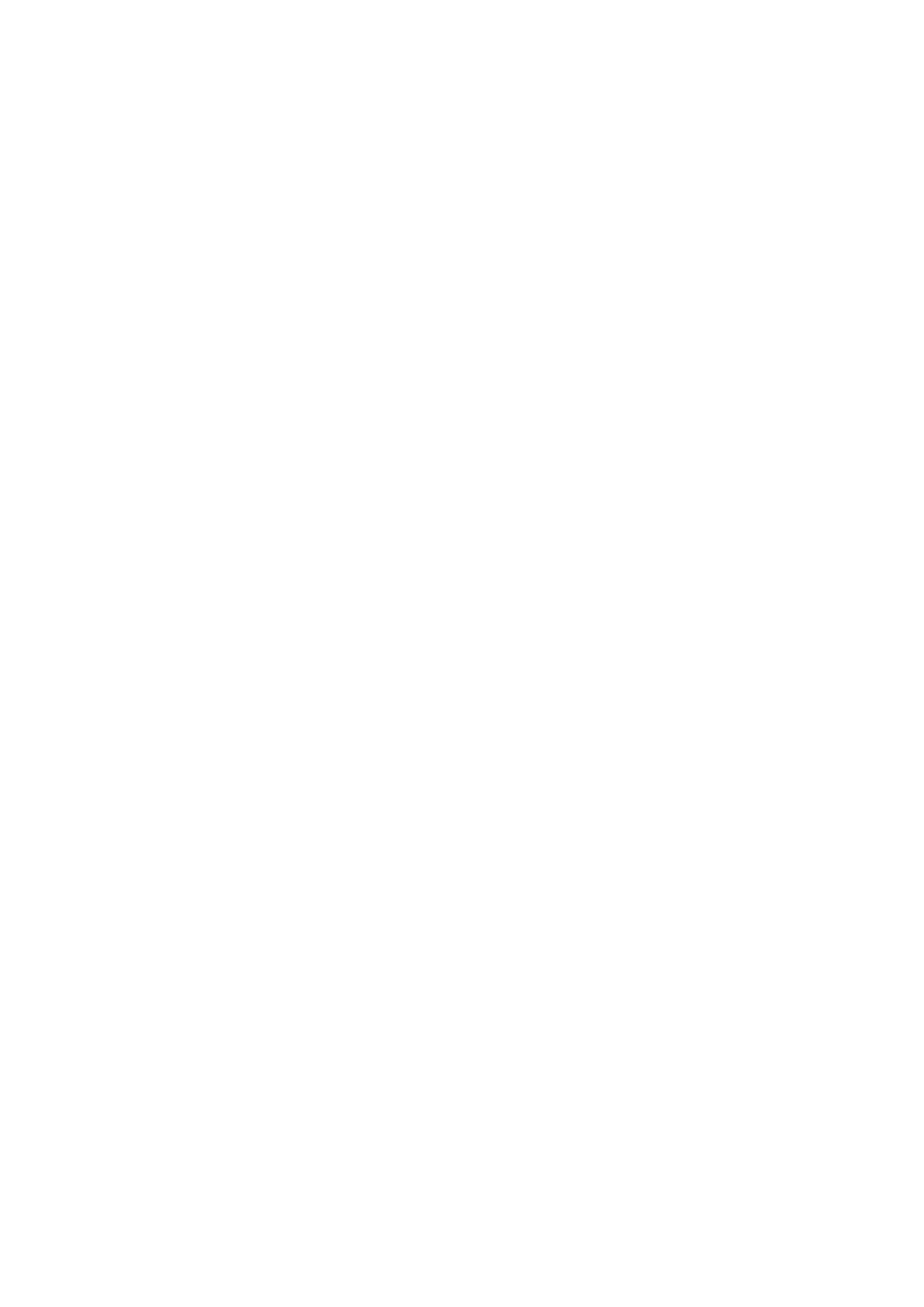#### SECOND AMENDED AND RESTATED EMPLOYMENT AGREEMENT

<span id="page-4-0"></span>This Second Amended and Restated Employment Agreement ("Agreement") is made effective as of October 8, 2018 (the "Effective Date") between DESTINATION XL GROUP, INC., a Delaware corporation with an office at 555 Turnpike Street, Canton, Massachusetts, 02021 (the "Company" which term includes any affiliates and subsidiaries), and Brian S. Reaves (the "Executive") having an address at 875 Saints Drive, Marietta, Georgia 3000.

#### WITNESSETH:

WHEREAS, the Company desires that Executive work for the Company and Executive desires to be so employed by the Company as its Executive Vice President, Chief Operating Officer.

WHEREAS, Executive and the Company desire to set forth in writing the terms and conditions of the Executive's employment with the Company from the date hereof.

NOW, THEREFORE, in consideration of the promises and the mutual promises, representations and covenants herein contained, the parties hereto agree as follows:

#### 1. EMPLOYMENT

The Company hereby employs Executive and Executive hereby accepts such employment, subject to the terms and conditions herein set forth.

#### 2. TERM

The term of employment under this Agreement (the "Term of Employment") shall begin on the Effective Date and shall continue until terminated by either party as hereinafter set forth.

#### 3. COMPENSATION

(a) During the Term of Employment, as compensation for the employment services to be rendered by Executive hereunder, the Company agrees to pay to Executive, and Executive agrees to accept, payable in equal biweekly installments in accordance with Company practice, an annual base salary of Five Hundred Thousand Dollars and 00/100 Cents (\$500,000.00) (the "Base Salary") as of the Effective Date. The Base Salary shall be reviewed at least annually to ascertain whether, in the judgment of the Company, such Base Salary should be adjusted. If so, the adjusted Base Salary shall be adjusted for all purposes of this Agreement.

(b) In addition to the Base Salary, during the Term of Employment, Executive is eligible to participate in the Company's Annual Incentive Plan. Such incentive shall be determined and payable in accordance with the Company's incentive program in effect at the time, subject to change from year to year in the Company's sole discretion. Executive will participate in the Company's incentive program and Executive's target bonus under such plan (if all individual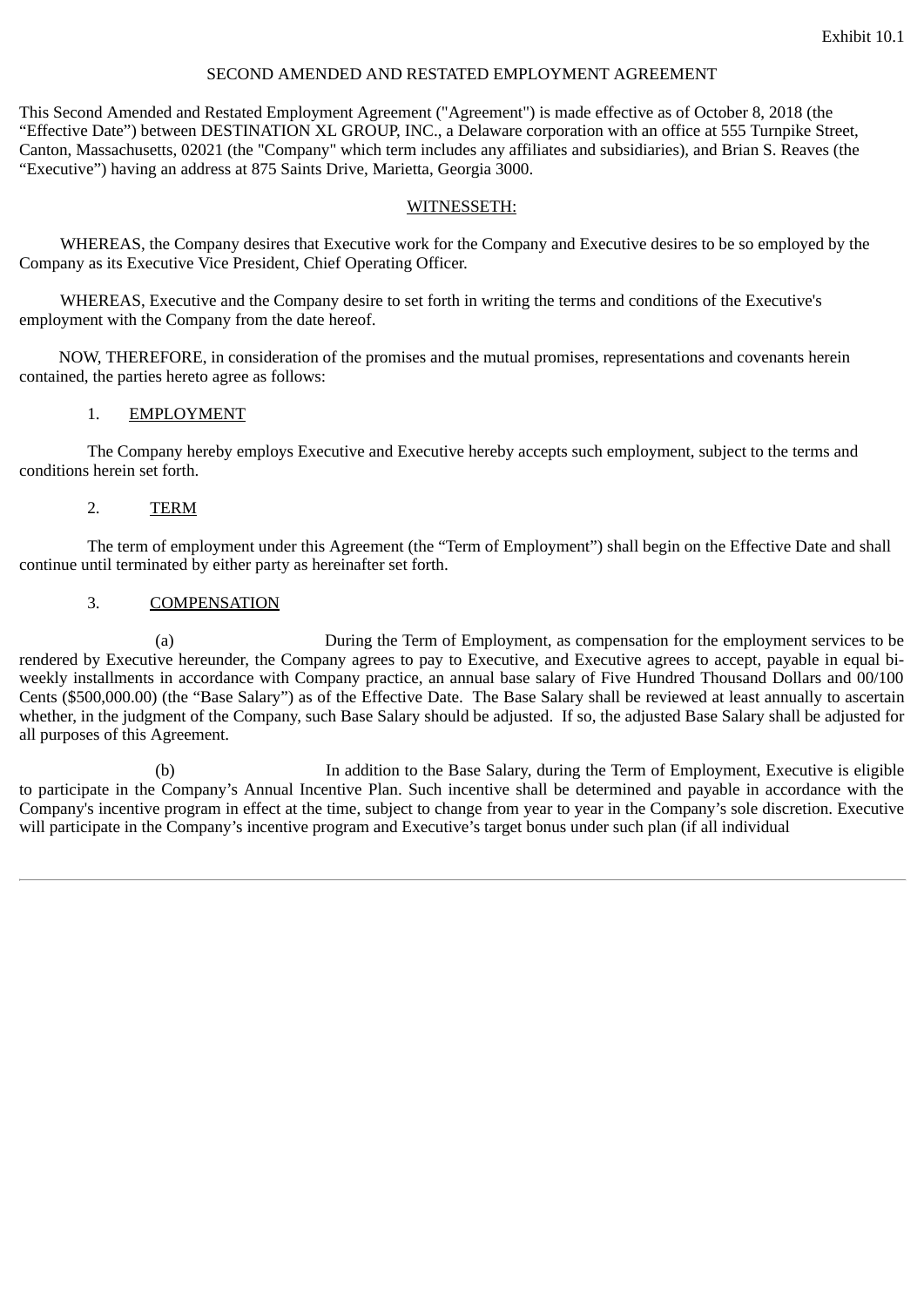and Company performance conditions are met) shall be 55% of Executive's actual annual base earnings (which shall be the total Base Salary as may be paid during the fiscal year ("Base Earnings")). The actual award under the incentive program, if any, may be more or less than the target and will be based on Executive's performance and the performance of the Company and payment will be made in accordance with and subject to the terms and conditions of the incentive program then in effect.

(c) In addition, during the Term of Employment, Executive is eligible to participate in the Company's Long-Term Incentive Plan ("LTIP"). Such incentive shall be determined and distributable in accordance with and subject to the terms and conditions as described in the LTIP documents in effect at the time of the award, subject to change from year to year in the Compensation Committee's sole discretion. Effective with the 2018-2020 LTIP and thereafter, Executive will participate in the Company's LTIP at a target incentive rate of 70% of Executive's Base Salary in effect on the Executive's Effective Date of Participation, for the incentive period, based upon the Company's targeted performance as defined in the LTIP documents in effect at the time of the award.

#### 4. EXPENSES

The Company shall pay or reimburse Executive, in accordance with the Company's policies and procedures and upon presentment of suitable vouchers, for all reasonable business and travel expenses, which may be incurred or paid by Executive during the Term of Employment in connection with his employment hereunder. Executive shall comply with such restrictions and shall keep such records as the Company may reasonably deem necessary to meet the requirements of the Internal Revenue Code of 1986, as amended from time to time, and regulations promulgated thereunder.

#### 5. OTHER BENEFITS

(a) During the Term of Employment, Executive shall be entitled to such vacations and to participate in and receive any other benefits customarily provided by the Company to its management (including any profit sharing, pension, 401(k), short and long-term disability insurance, medical and dental insurance and group life insurance plans in accordance with and subject to the terms of such plans, including, without limitation, any eligibility requirements contained therein), all as determined from time to time by the Compensation Committee of the Board of Directors in its discretion.

(b) The Company will, during the Term of Employment, provide Executive with an automobile allowance in the total amount of Eight Thousand Four Hundred Dollars and 00/100 (\$8,400.00) annually, in equal bi-weekly payments in accordance with the Company's normal payroll practices. Executive shall pay and be responsible for all insurance, repairs and maintenance costs associated with operating the automobile. Executive is responsible for his gasoline, unless the gasoline expense is reimbursable under the Company's policies and procedures.

(c)Executive will be eligible to participate in the Company's annual performance appraisal process.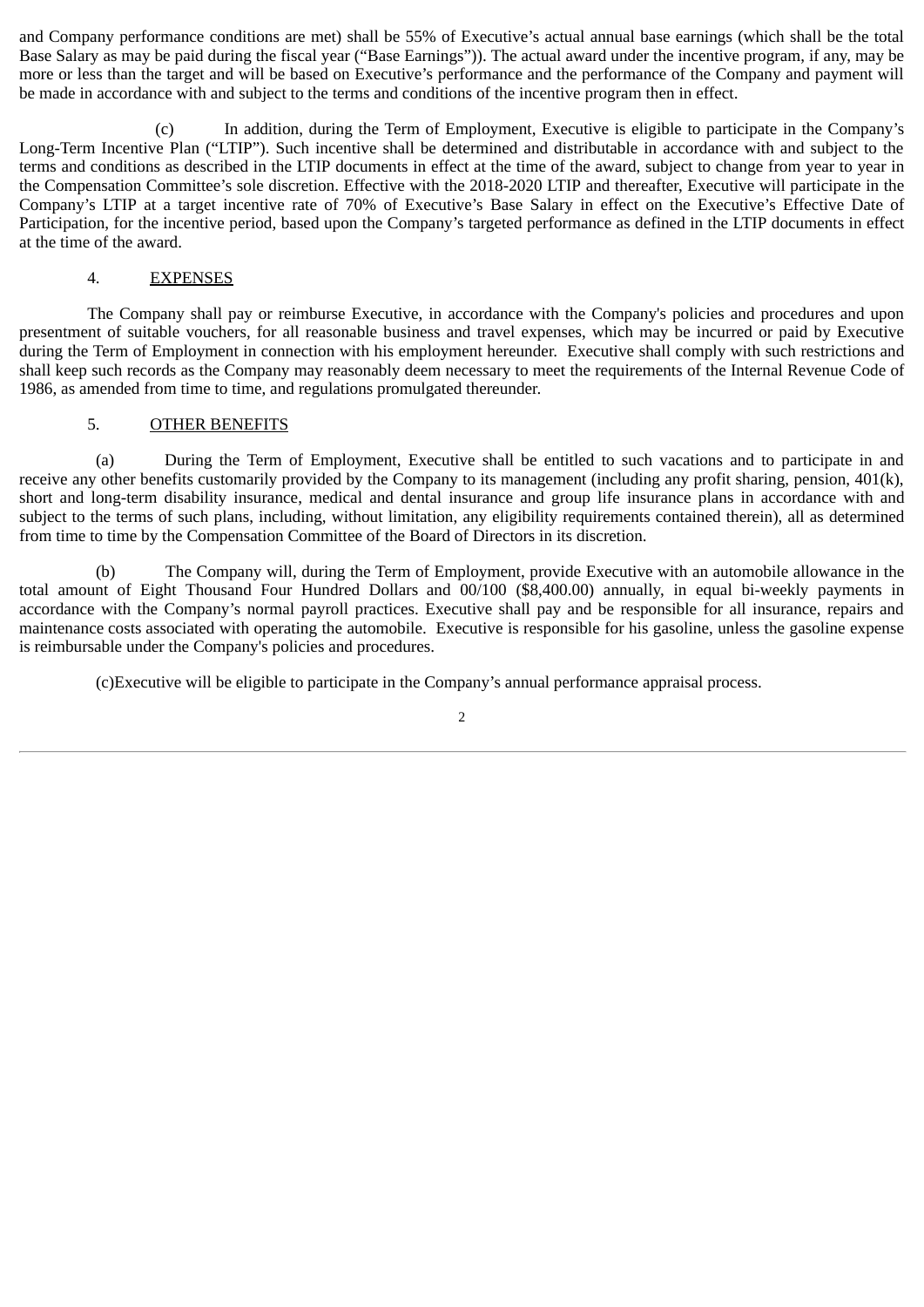(d)The Company shall advance Executive a relocation payment in the amount of \$50,000 (prior to any applicable taxes) (the "*Advance*") within thirty (30) days following the Effective Date. In the event Executive ceases to be employed by the Company due to his voluntary termination (other than for Good Reason (as defined in paragraph  $7(i)$ )) prior to the one (1) year anniversary of the Effective Date, Executive will be required to repay the Advance to the Company within thirty (30) days following Executive's termination of employment, provided that the amount of the Advance that is required to be repaid shall be reduced by 1/12th of the Advance amount for each completed month that Executive is employed by the Company.

# 6. DUTIES

(a) Executive shall perform such duties and functions consistent with the position of Executive Vice President and Chief Operating Officer and/or as the Company shall from time to time determine and Executive shall comply in the performance of his duties with the policies of, and be subject to the direction of the Company.

(b) During the Term of Employment, Executive shall devote substantially all of his time and attention, vacation time and absences for sickness excepted, to the business of the Company, as necessary to fulfill his duties. Executive shall perform the duties assigned to him with fidelity and to the best of his ability. Notwithstanding anything herein to the contrary, and subject to the foregoing, Executive shall not be prevented from accepting positions in outside organizations so long as such activities do not interfere with Executive's performance of his duties hereunder and do not violate paragraph 10 hereof.

(c) The principal location at which the Executive shall perform his duties hereunder shall be at the Company's offices in Canton, Massachusetts or at such other location as may be temporarily designated from time to time by the Company. Notwithstanding the foregoing, Executive shall perform such services at such other locations as may be required for the proper performance of his duties hereunder, and Executive recognizes that such duties may involve travel.

# 7. TERMINATION OF EMPLOYMENT; EFFECT OF TERMINATION

(a) The Term of Employment may be terminated by the Company at any time:

(i) upon the determination by the Company that Executive's performance of his duties has not been fully satisfactory for any reason which would not constitute justifiable cause (as hereinafter defined) or for other business reasons necessitating termination which do not constitute justifiable cause, in either case upon thirty (30) days' prior written notice to Executive; or

(ii) upon the determination of the Company that there is justifiable cause (as hereinafter defined) for such termination.

(b) The Term of Employment shall terminate upon: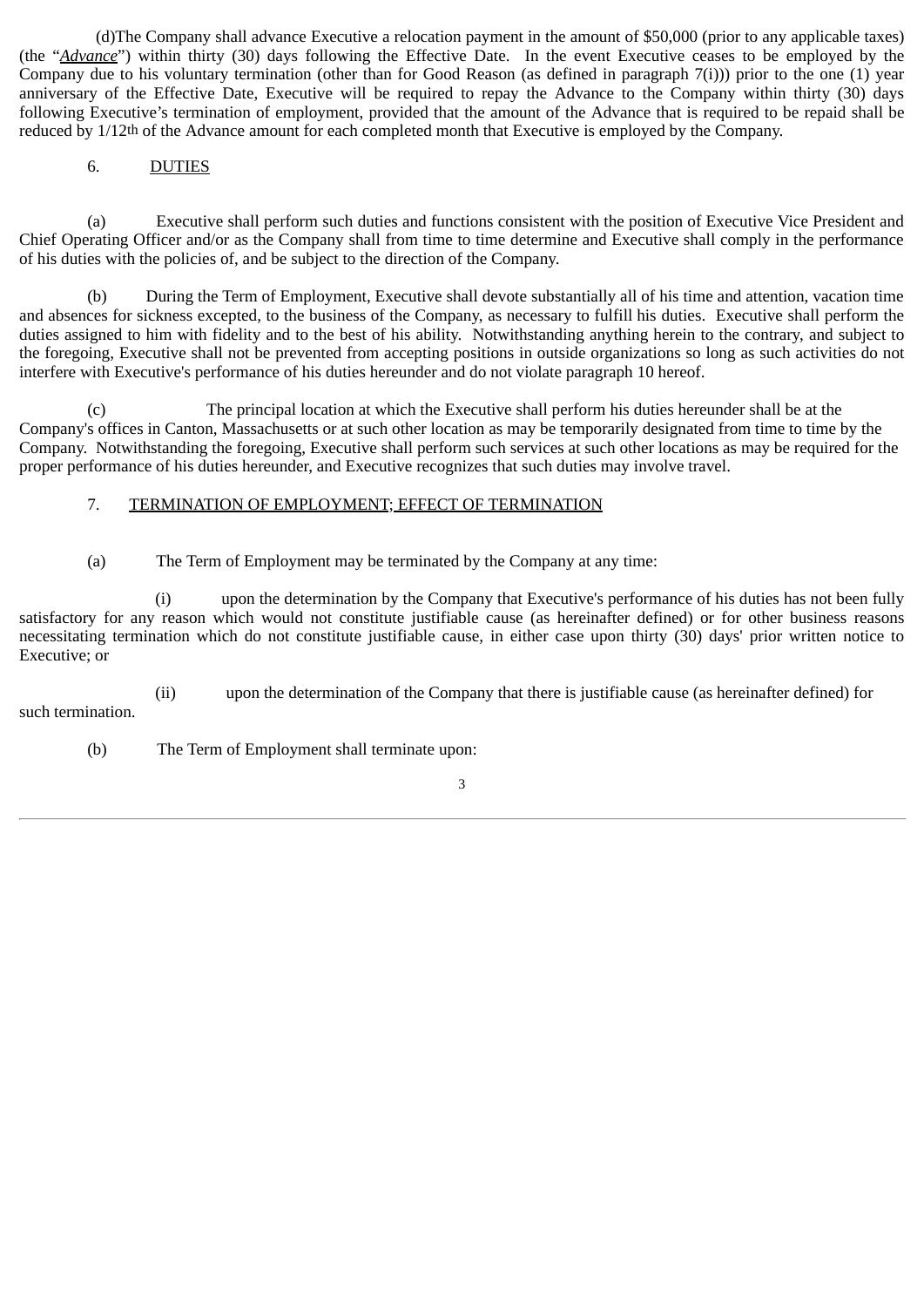(i) the death of Executive;

(ii) the date on which the Company elects to terminate the Term of Employment by reason of the "disability" of Executive (as hereinafter defined in paragraph (c) herein) pursuant to paragraph (g) hereof; or

(iii) Executive's resignation of employment.

(c) For the purposes of this Agreement, the term "disability" shall mean Executive is physically or mentally incapacitated so as to render Executive incapable of performing the essentials of Executive's job, even with reasonable accommodation, as reasonably determined by the Company, which determination shall be final and binding.

(d) For the purposes hereof, the term "justifiable cause" shall mean: any failure or refusal to perform any of the duties pursuant to this Agreement or any breach of this Agreement by the Executive; Executive's breach of any material written policies, rules or regulations which have been adopted by the Company; Executive's repeated failure to perform his duties in a satisfactory manner; Executive's performance of any act or his failure to act, as to which if Executive were prosecuted and convicted, a crime or offense involving money or property of the Company or its subsidiaries or affiliates, or a crime or offense constituting a felony in the jurisdiction involved, would have occurred; any unauthorized disclosure by Executive to any person, firm or corporation of any confidential information or trade secret of the Company or any of its subsidiaries or affiliates; any attempt by Executive to secure any personal profit in connection with the business of the Company or any of its subsidiaries and affiliates; or the engaging by Executive in any business other than the business of the Company and its subsidiaries and affiliates which interferes with the performance of his duties hereunder. Upon termination of Executive's employment for justifiable cause, Executive shall not be entitled to any amounts or benefits hereunder other than such portion of Executive's Base Salary and reimbursement of expenses pursuant to paragraph 5 hereof as have been accrued through the date of his termination of employment.

(e) If the Company terminates this Agreement without "justifiable cause" as provided in paragraph 7(a)(i) and as defined in paragraph 7(d) or the Executive resigns with Good Reason as defined is paragraph 7(i), the Company shall pay Executive his then current base salary for five months after the effectiveness of such termination, payable in equal payments in accordance with the Company's customary payroll practices commencing with the first payroll period that begins at least 30 days after the termination of the Executive's Term of Employment conditioned upon the Executive having provided the Company with an executed general release in substantially the form attached hereto as Exhibit A (the "General Release") and the time for Executive's revocation of the General Release having expired. Such payments shall be made in accordance with the Company's customary payroll practices until paid in full. Any payment pursuant to this paragraph 7(e) is contingent upon Executive's execution of the General Release within 21 days after termination of the Term of Employment or such longer time as may be required by law (and the Executive's not revoking that General Release) and will be in lieu of payments to which Executive might have been entitled under any other severance plan of the Company.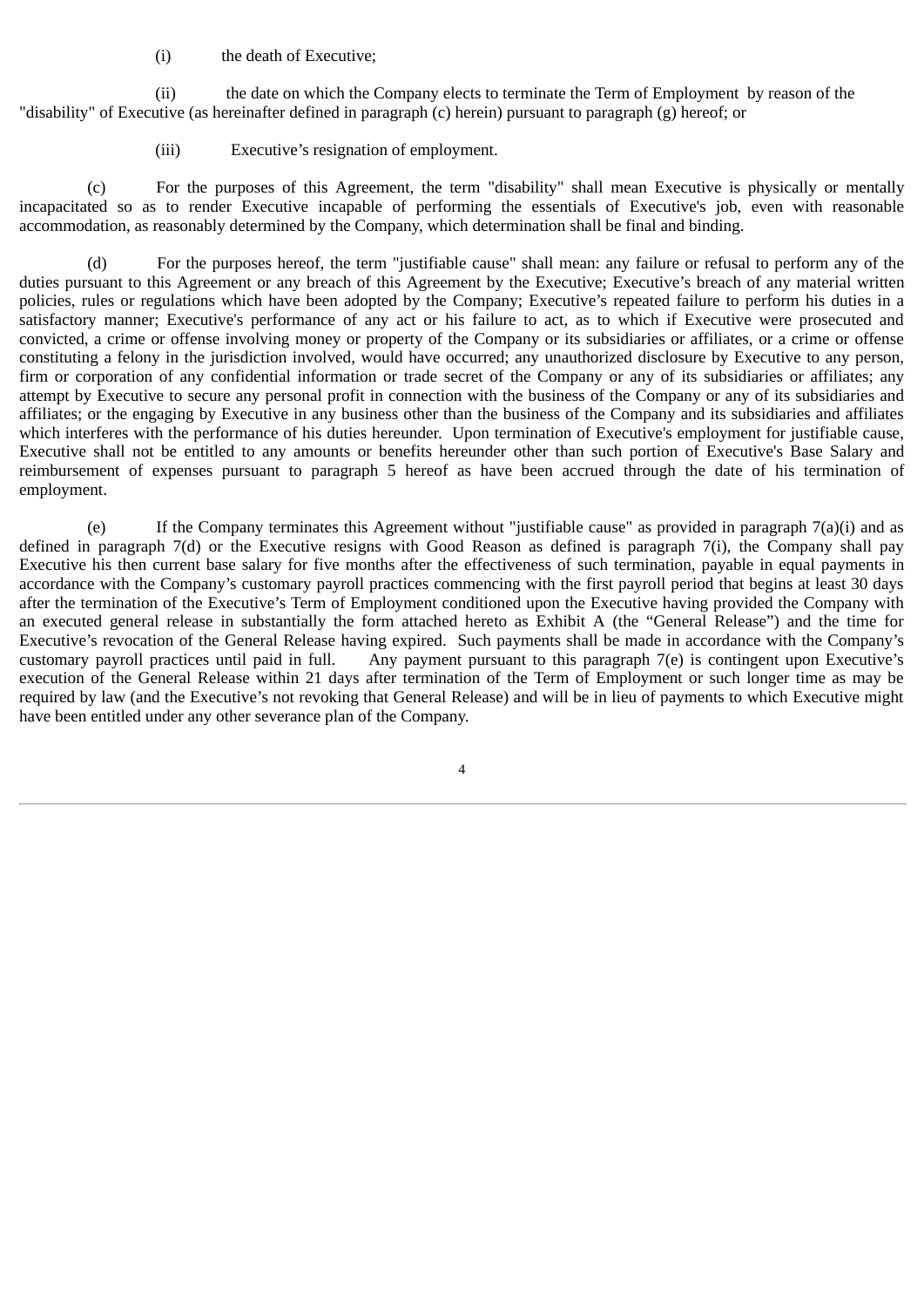(f) If Executive shall die during the term of his employment hereunder, this Agreement shall terminate immediately. In such event, the estate of Executive shall thereupon be entitled to receive such portion of Executive's base annual salary and reimbursement of expenses pursuant to paragraph 4 as have been accrued through the date of his death.

(g) Upon Executive's "disability", the Company shall have the right to terminate Executive's employment. Any termination pursuant to this paragraph (g) shall be effective on the earlier of (i) the date 30 days after which Executive shall have received written notice of the Company's election to terminate or (ii) the date he begins to receive long-term disability insurance benefits under the policy provided by the Company pursuant to paragraph 5 hereof.

(h) Upon the resignation of Executive in any capacity, that resignation will be deemed to be a resignation from all offices and positions that Executive holds with respect to the Company and any of its subsidiaries and affiliates. In the event of Executive's resignation, other than for Good Reason, he shall be entitled only to receive such portion of his annual Base Salary and reimbursement of expenses pursuant to paragraph 4 as have been accrued through the date of his resignation.

(i) For purposes hereof, the term **"**Good Reason" means the occurrence of any of the following: (i) a material diminution in the Executive's base compensation; (ii) a material diminution in the Executive's authority, duties, or responsibilities; (iii) a material change in the geographic location at which the Employee must perform the services under this Agreement; or (iv) any other action or inaction that constitutes a material breach by the Company of this Agreement. For purposes of this provision, Good Reason shall not be deemed to exist unless the Employee's termination of employment for Good Reason occurs within 6 months following the initial existence of one of the conditions specified in clauses (i) through (iv) of this paragraph, the Employee provides the Company with written notice of the existence of such condition within 90 days after the initial existence of the condition, and the Company fails to remedy the condition within 30 days after its receipt of such notice.

(j) Change of Control. In the event the Term of Employment is terminated by the Company without justifiable cause (as defined in paragraph 7(d)) or Executive resigns with Good Reason (as defined in paragraph 7(i)) within one (1) year following a Change of Control of the Company has occurred, then, in such event, the Company shall pay Executive an amount equal to twelve (12) months of Base Salary in effect at the time of the termination. For the purposes of the foregoing, Change of Control shall have the meaning set forth in the Company's 2016 Incentive Compensation Plan (without regard to any subsequent amendments thereto). The Company shall pay the amount required under this paragraph 7(j) in a single payment thirty (30) days after termination of the Term of Employment, subject to and conditioned upon the Executive's execution of the General Release required pursuant to paragraph 7(l) hereof and such release becoming irrevocable. Any payments made pursuant to this paragraph  $7(i)$  will be in lieu of payments to which Executive might have been entitled under paragraph  $7(e)$  of this Agreement or under any other severance plan of the Company. The payments under this Agreement shall be reduced if and to the extent necessary to avoid any payments or benefits to Executive being treated as "excess parachute payments" within the meaning of Internal Revenue Code Section 280G(b)(i).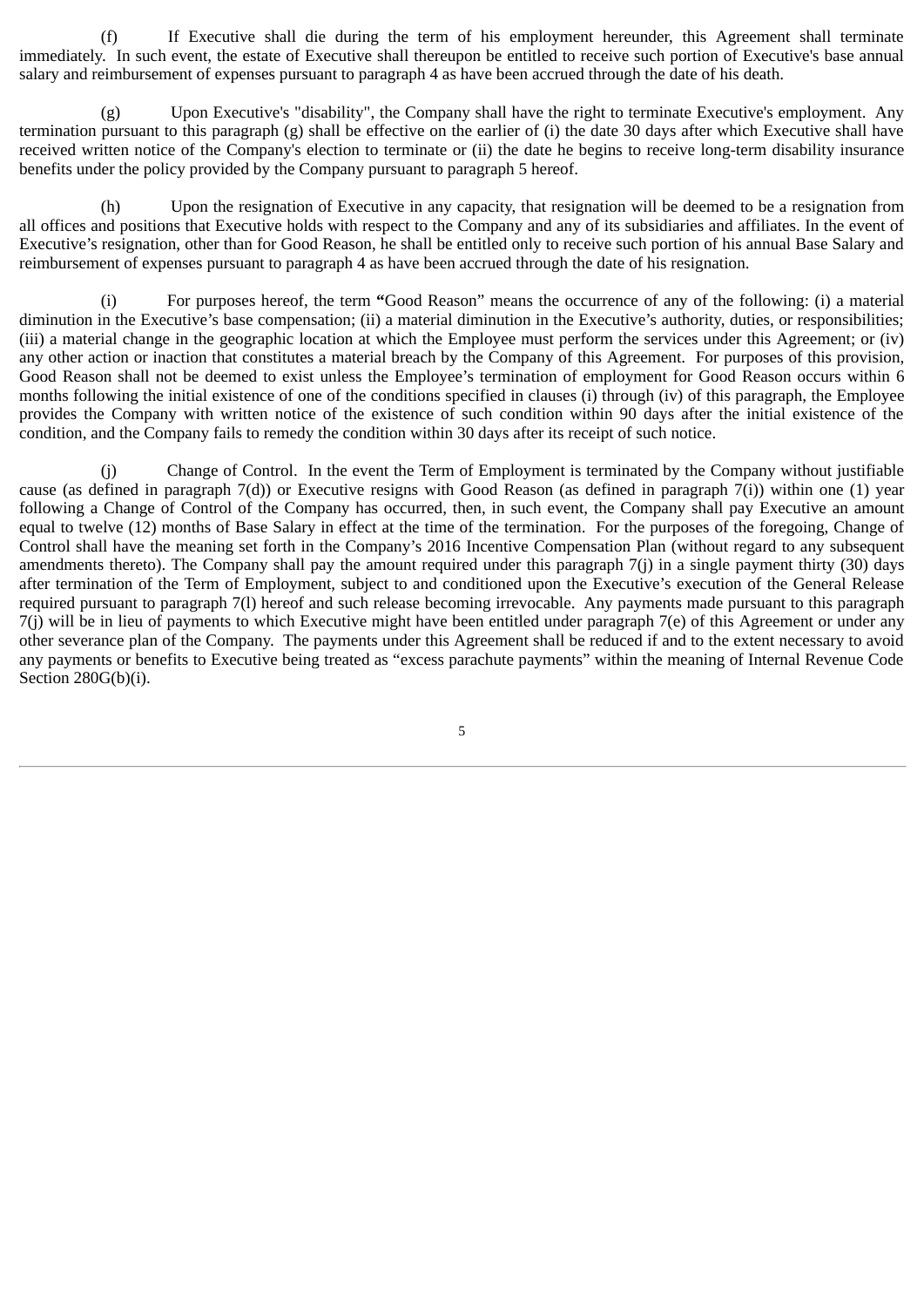(k) Clawback of Certain Compensation and Benefits. If, after the termination of the Term of Employment for any reason other than by the Company for "justifiable cause":

(i) it is determined in good faith by the Company within twelve (12) months after the termination of the Term of Employment (the "Termination Date") that the Executive's employment could have been terminated by the Company for justifiable cause under paragraph 7(d) hereof (unless the Company knew or should have known that as of the Termination Date, the Executive's employment could have been terminated for justifiable cause in accordance with paragraph 7(d) hereof); or

(ii) the Executive breaches any of the provisions of paragraph 10, then, in addition to any other remedy that may be available to the Company in law or equity and/or pursuant to any other provisions of this Agreement, the Executive's employment shall be deemed to have been terminated for justifiable cause retroactively to the Termination Date and the Executive also shall be subject to the following provisions:

(A) the Executive shall be required to pay to the Company, immediately upon written demand by the Company, all amounts paid to Executive by the Company, whether or not pursuant to this Agreement (other than such portion of Executive's Base Salary and reimbursement of expenses pursuant to paragraph 4 hereof as have been accrued through the date of the termination of the Term of Employment), on or after the Termination Date (including the pre-tax cost to the Company of any benefits that are in excess of the total amount that the Company would have been required to pay to the Executive if the Executive's employment with the Company had been terminated by the Company for justifiable cause in accordance with paragraph 7(d) above);

(B) all vested and unvested Awards (as that term is defined in the 2016 Incentive Compensation Plan) then held by the Executive shall immediately expire; and

(C) the Executive shall be required to pay to the Company, immediately upon written demand by the Company, an amount equal to any Gains resulting from the exercise or payment of any Awards (as that term is defined in the 2016 Incentive Compensation Plan) at any time on or after, or during the one year period prior to, the Termination Date. For these purposes, the term "Gain" shall mean (i) in the case of each stock option or stock appreciation right ("SAR"), the difference between the fair market value per share of the Company's common stock underlying such option or SAR as of the date on which the Executive exercised the option or SAR, less the exercise price or grant price of the option or SAR; and (ii) in the case of any Award other than a stock option or SAR that is satisfied by the issuance of Common Stock of the Company, the value of such stock on the Termination Date, and (iii) in the case of any Award other than a stock option or SAR, that is satisfied in cash or any property other than Common Stock of the Company, the amount of cash and the value of the property on the payment date paid to satisfy the Award.

(l) Any payment pursuant to paragraph 7(e) or 7(j) shall be contingent upon Executive's execution of the General Release within 21 days after termination of the Term of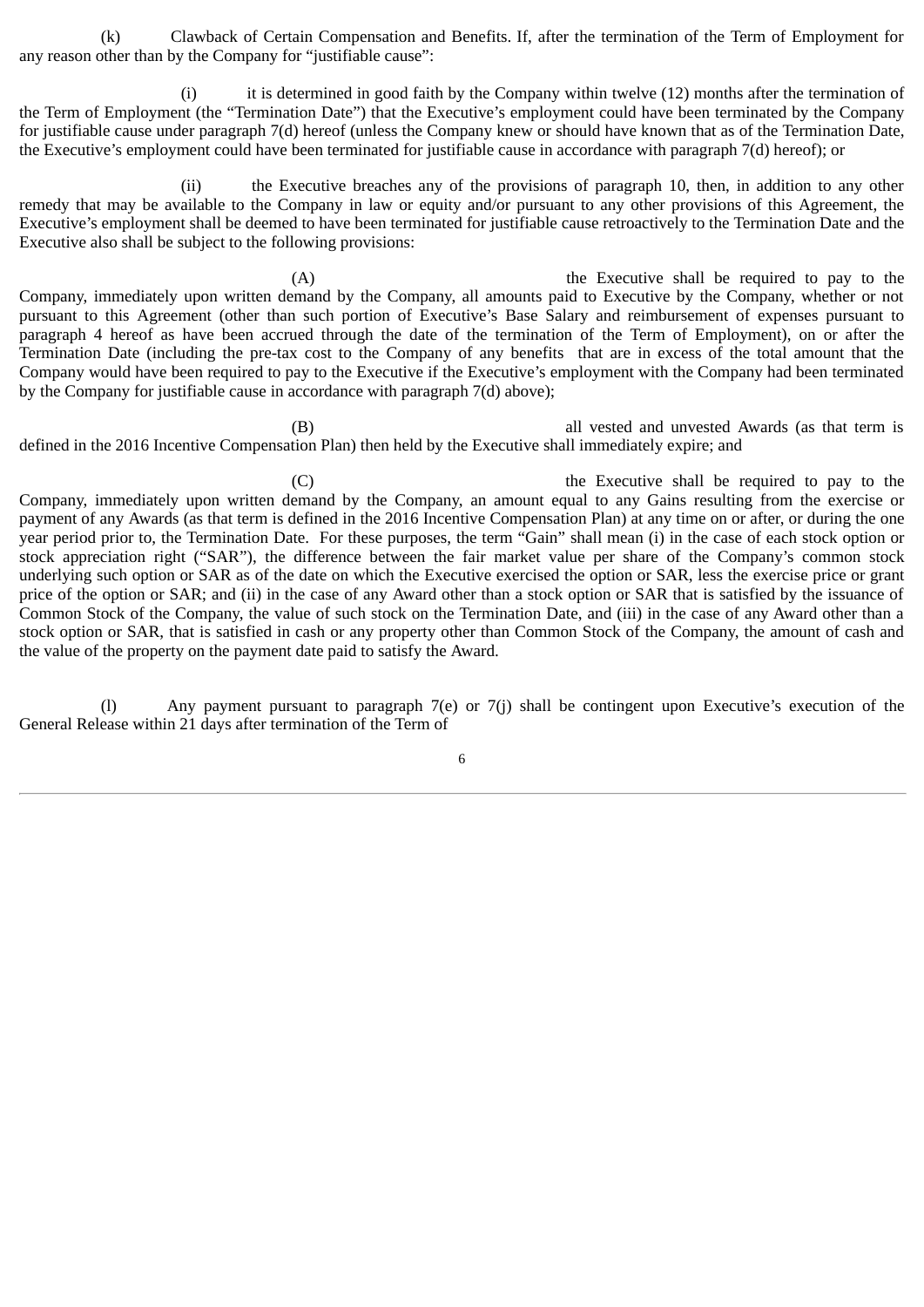Employment or such longer time as may be required by law, and the Executive's not revoking that release.

# 8. COMPLIANCE WITH SECTION 409A

- (a) General. It is the intention of both the Company and the Executive that the benefits and rights to which the Executive could be entitled pursuant to this Agreement comply with Section 409A of the Code and the Treasury Regulations and other guidance promulgated or issued thereunder ("Section 409A"), to the extent that the requirements of Section 409A are applicable thereto, and the provisions of this Agreement shall be construed in a manner consistent with that intention. If the Executive or the Company believes, at any time, that any such benefit or right that is subject to Section 409A does not so comply, it shall promptly advise the other and shall negotiate reasonably and in good faith to amend the timing of such benefits and rights such that they comply with Section 409A (with the most limited possible economic effect on the Executive).
- (b) Distributions on Account of Separation from Service. If and to the extent required to comply with Section 409A, no payment or benefit required to be paid under this Agreement on account of termination of the Executive's employment shall be made unless and until the Executive incurs a "separation from service" within the meaning of Section 409A.
- (c) 6 Month Delay for "Specified Employees".

(i) If the Executive is a "specified employee", then no payment or benefit that is payable on account of the Executive's "separation from service", as that term is defined for purposes of Section 409A, shall be made before the date that is six months after the Executive's "separation from service" (or, if earlier, the date of the Executive's death) if and to the extent that such payment or benefit constitutes deferred compensation (or may be nonqualified deferred compensation) under Section 409A and such deferral is required to comply with the requirements of Section 409A. Any payment or benefit delayed by reason of the prior sentence shall be paid out or provided in a single lump sum at the end of such required delay period in order to catch up to the original payment schedule. There shall be added to any payments that are delayed pursuant to this provision interest at the prime rate as reported in the Wall Street Journal for the date of the Executive's separation from service. Such interest shall be calculated from the date on which the payment otherwise would have been made until the date on which the payment is made.

(ii) For purposes of this provision, the Executive shall be considered to be a "specified employee" if, at the time of his or her separation from service, the Executive is a "key employee", within the meaning of Section 416(i) of the Code, of the Company (or any person or entity with whom the Company would be considered a single employer under Section 414(b) or Section 414(c) of the Code) any stock in which is publicly traded on an established securities market or otherwise.

(d) No Acceleration of Payments. Neither the Company nor the Executive, individually or in combination, may accelerate any payment or benefit that is subject to Section 409A, except in compliance with Section 409A and the provisions of this Agreement, and no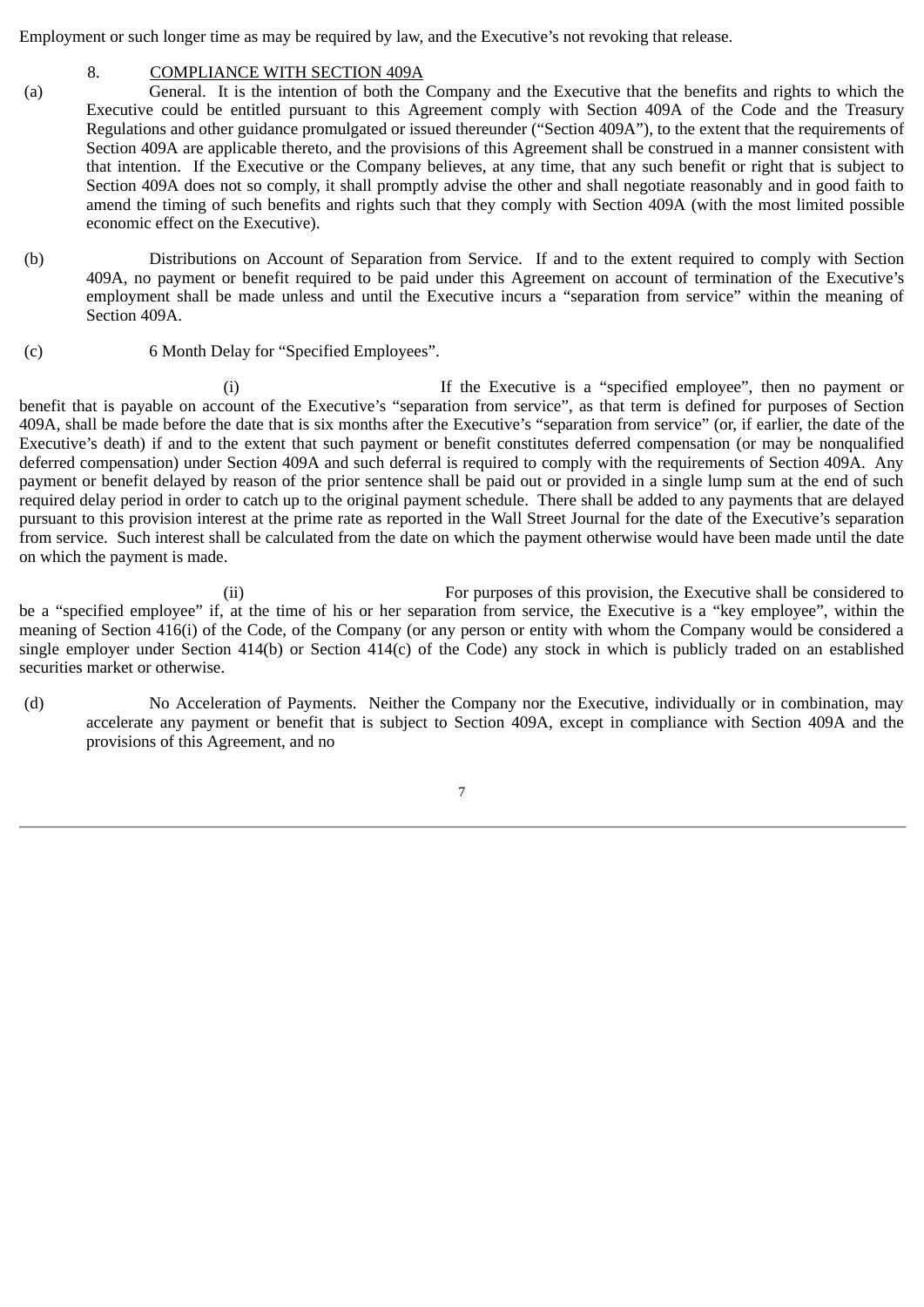amount that is subject to Section 409A shall be paid prior to the earliest date on which it may be paid without violating Section 409A.

- (e) Treatment of Each Installment as a Separate Payment. For purposes of applying the provisions of Section 409A to this Agreement, each separately identified amount to which the Executive is entitled under this Agreement shall be treated as a separate payment. In addition, to the extent permissible under Section 409A, any series of installment payments under this Agreement shall be treated as a right to a series of separate payments.
- (f) Taxable Reimbursements.

(i) Any reimbursements by the Company to the Executive of any eligible expenses under this Agreement that are not excludable from the Executive's income for Federal income tax purposes (the "Taxable Reimbursements") shall be made by no later than the earlier of the date on which they would be paid under the Company's normal policies and the last day of the taxable year of the Executive following the year in which the expense was incurred.

(ii) The amount of any Taxable Reimbursements to be provided to the Executive during any taxable year of the Executive shall not affect the expenses eligible for reimbursement to be provided in any other taxable year of the Executive.

(iii) The right to Taxable Reimbursements shall not be subject to liquidation or exchange for another benefit.

#### 9. REPRESENTATION AND AGREEMENTS OF EXECUTIVE

- (a) Executive represents and warrants that he is free to enter into this Agreement and to perform the duties required hereunder, and that there are no employment contracts or understandings, restrictive covenants or other restrictions, whether written or oral, preventing the performance of his duties hereunder.
- (b) Executive agrees to submit to a medical examination and to cooperate and supply such other information and documents as may be required by any insurance company in connection with the Company's obtaining life insurance on the life of Executive, and any other type of insurance or fringe benefit as the Company shall determine from time to time to obtain.
- (c) Executive represents and warrants that he has never been convicted of a felony and he has not been convicted or incarcerated for a misdemeanor within the past five years, other than a first conviction for drunkenness, simple assault, speeding, minor traffic violations, affray, or disturbance of the peace.
- (d) Executive represents and warrants that he has never been a party to any judicial or administrative proceeding that resulted in a judgement, decree, or final order (i) enjoining him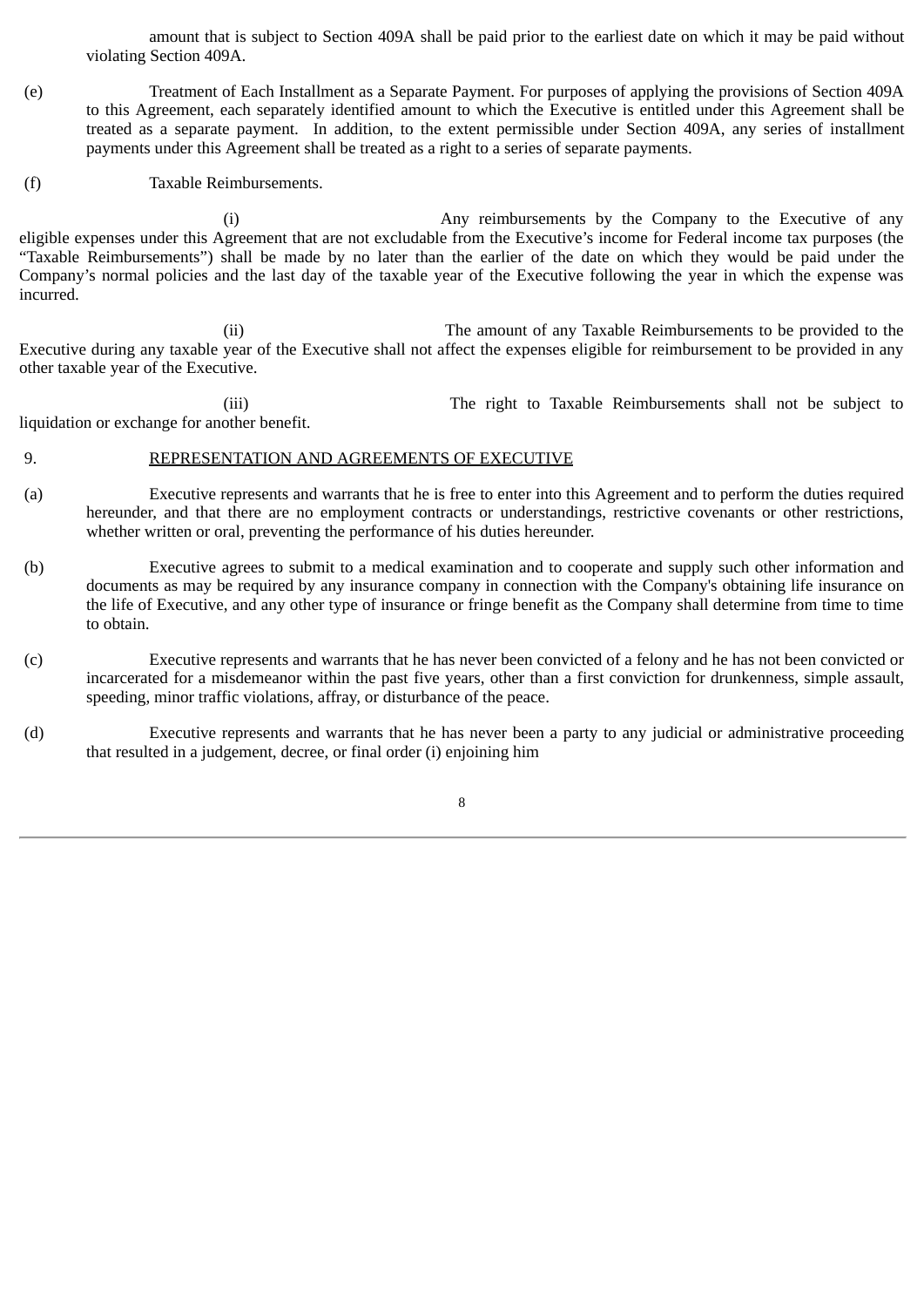from future violations of, or prohibiting any violations of any federal or state securities law, or (ii) finding any violations of any federal or state securities law.

(e) Executive represents and warrants that he has never been accused of any impropriety in connection with any employment;

Any breach of any of the above representations and warranties is "justifiable cause" for termination under paragraph 7(d) of this Agreement.

- 10. NON-COMPETITION
- (a) In consideration for the promotion, the increase in compensation, the relocation payment and the potential for payment upon termination set forth in paragraph 7(e), Executive agrees that during the Term of Employment and during the one (1) year period immediately following the Termination Date (the "Non-Competitive Period"), Executive shall not, directly or indirectly, as owner, partner, joint venturer, stockholder, employee, broker, agent, principal, trustee, corporate officer, director, licensor, or in any capacity whatsoever, engage in, become financially interested in, be employed by, render any consultation or business advice with respect to, accept any competitive business on behalf of, or have any connection with any business which is competitive with products or services of the Company or any subsidiaries and affiliates, in any geographic area in which the Company or any of its subsidiaries or affiliates are then conducting or proposing to conduct business, including, without limitation, the United States of America and its possessions, Canada and Europe; provided, however, that Executive may own any securities of any corporation which is engaged in such business and is publicly owned and traded but in an amount not to exceed at any one time one percent (1%) of any class of stock or securities of such corporation. In addition, Executive shall not, during the Non-Competitive Period, directly or indirectly, request or cause any suppliers or customers with whom the Company or any of its subsidiaries or affiliates has a business relationship to cancel or terminate any such business relationship with the Company or any of its subsidiaries or affiliates or otherwise compromise the Company's good will or solicit, hire, interfere with or entice from the Company or any of its subsidiaries or affiliates any employee (or former employee who has been separated from service for less than 12 months) of the Company or any of its subsidiaries or affiliates.
- (b) If any portion of the restrictions set forth in this paragraph 10 should, for any reason whatsoever, be declared invalid by a court of competent jurisdiction, the validity or enforceability of the remainder of such restrictions shall not thereby be adversely affected. For the purposes of this paragraph 10, a business competitive with the products and services of the Company (or such subsidiaries and affiliates) is limited to a specialty retailer which primarily distributes, sells or markets so-called "big and tall" apparel of any kind for men or which utilizes the "big and tall" retail or wholesale marketing concept as part of its business.
- (c) Executive acknowledges that the Company conducts business throughout the world, that Executive's duties and responsibilities on behalf of the Company are of a worldwide nature, that its sales and marketing prospects are for continued expansion throughout the world and therefore, the territorial and time limitations set forth in this paragraph 10 are reasonable and properly required for the adequate protection of the business of the Company and its subsidiaries and affiliates. In the event any such territorial or time limitation is deemed to be unreasonable by
	- 9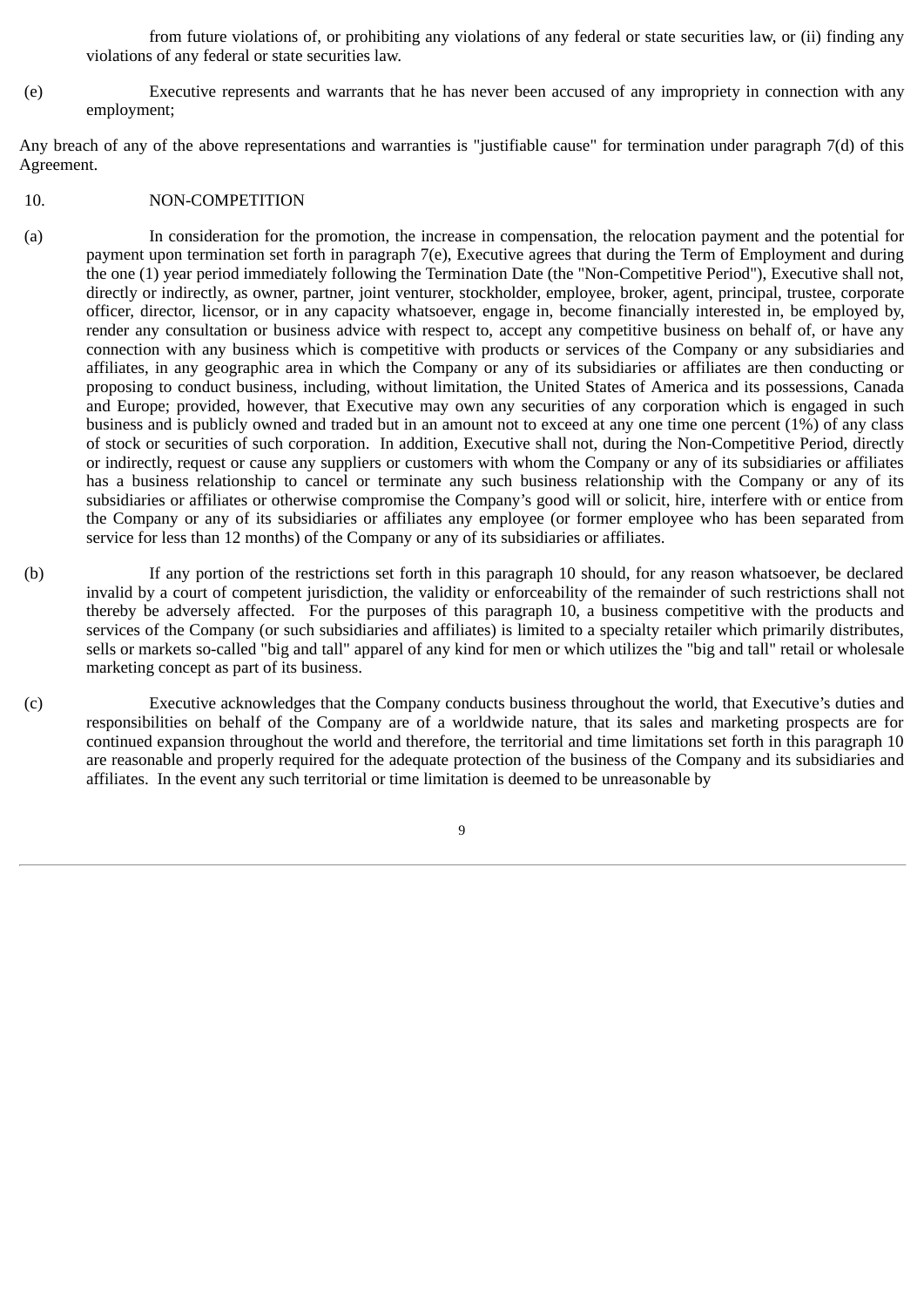a court of competent jurisdiction, Executive agrees to the reduction of the territorial or time limitation to the area or period which such court shall deem reasonable.

- (d) The existence of any claim or cause of action (a claim or cause of action is defined as a claim or cause of action which results from a breach of the terms and provisions of this Agreement by the Company, regardless of whether the breach is material) by Executive against the Company or any subsidiary or affiliate shall not constitute a defense to the enforcement by the Company or any subsidiary or affiliate of the foregoing restrictive covenants, but such claim or cause of action shall be litigated separately.
- (e) By signing below, Executive acknowledges and agrees that Executive has received sufficient mutually agreedupon consideration for agreeing to be bound by the obligations in the Paragraph 10, specifically the promotion to the position of Executive Vice President, Chief Operating Officer, the increase in Base Salary, the Advance (relocation payment) and the eligibility to receive five months of salary continuation as severance pay in the event Executive is terminated by the Company without justifiable cause or by Executive for Good Reason, after Executive signs a General Release acceptable to the Company, which General Release becomes irrevocable.

#### 11. INVENTIONS AND DISCOVERIES

- (a) Upon execution of this Agreement and thereafter, Executive shall promptly and fully disclose to the Company, and with all necessary detail for a complete understanding of the same, all existing and future developments, know-how, discoveries, inventions, improvements, concepts, ideas, writings, formulae, processes and methods (whether copyrightable, patentable or otherwise) made, received, conceived, acquired or written during working hours, or otherwise, by Executive (whether or not at the request or upon the suggestion of the Company) during the period of his employment with, or rendering of advisory or consulting services to, the Company or any of its subsidiaries and affiliates, solely or jointly with others, in or relating to any activities of the Company or its subsidiaries and affiliates known to him as a consequence of his employment or the rendering of advisory and consulting services hereunder (collectively the "Subject Matter").
- (b) Executive hereby assigns and transfers, and agrees to assign and transfer, to the Company, all his rights, title and interest in and to the Subject Matter, and Executive further agrees to deliver to the Company any and all drawings, notes, specifications and data relating to the Subject Matter, and to execute, acknowledge and deliver all such further papers, including applications for copyrights or patents, as may be necessary to obtain copyrights and patents for any thereof in any and all countries and to vest title thereto to the Company. Executive shall assist the Company in obtaining such copyrights or patents during the term of this Agreement, and at any time thereafter on reasonable notice and at mutually convenient times, and Executive agrees to testify in any prosecution or litigation involving any of the Subject Matter; provided, however, after the Term of Employment that Executive shall be compensated in a timely manner at the rate of \$250 per day (or portion thereof), plus out-of-pocket expenses incurred in rendering such

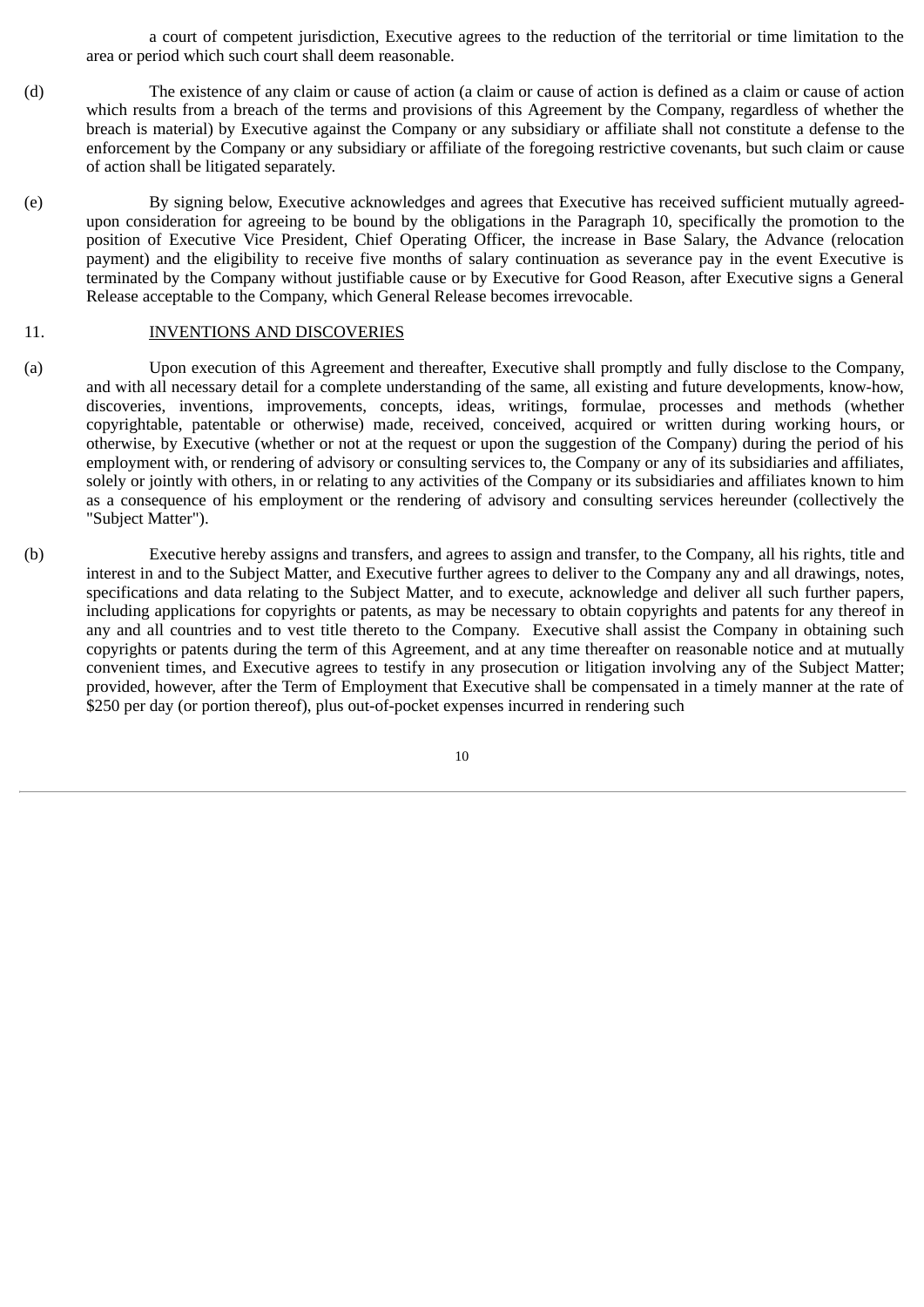assistance or giving or preparing to give such testimony if it is required after the termination of this Agreement.

#### 12. NON-DISCLOSURE OF CONFIDENTIAL INFORMATION

(a) Executive acknowledges that the Company possesses certain confidential and propriety information that has been or may be revealed to him or learned by Executive during the course of Executive's employment with the Company and that it would be unfair to use that information or knowledge to compete with or to otherwise disadvantage the Company. Executive shall not, during the Term of Employment or at any time following the Term of Employment, directly or indirectly, disclose or permit to be known (other than as is required in the regular course of his duties (including without limitation disclosures to the Company's advisors and consultants), as required by law (in which case Executive shall give the Company prior written notice of such required disclosure) or with the prior written consent of the Board of Directors, to any person, firm, corporation, or other entity, any confidential information acquired by him during the course of, or as an incident to, his employment or the rendering of his advisory or consulting services hereunder, relating to the Company or any of its subsidiaries or affiliates, the directors of the Company or its subsidiaries or affiliates, any supplier or customer of the Company or any of their subsidiaries or affiliates, or any corporation, partnership or other entity owned or controlled, directly or indirectly, by any of the foregoing, or in which any of the foregoing has a beneficial interest, including, but not limited to, the business affairs of each of the foregoing. Such confidential information shall include, but shall not be limited to, proprietary technology, trade secrets, patented processes, research and development data, know-how, market studies and forecasts, financial data, competitive analyses, pricing policies, employee lists, personnel policies, the substance of agreements with customers, suppliers and others, marketing or dealership arrangements, servicing and training programs and arrangements, supplier lists, customer lists and any other documents embodying such confidential information. This confidentiality obligation shall not apply to any confidential information, which is or becomes publicly available other than pursuant to a breach of this paragraph 12(a) by Executive.

(b) All information and documents relating to the Company and its subsidiaries or affiliates as herein above described (or other business affairs) shall be the exclusive property of the Company, and Executive shall use commercially reasonable best efforts to prevent any publication or disclosure thereof. Upon termination of Executive's employment with the Company, all documents, records, reports, writings and other similar documents containing confidential information, including copies thereof then in Executive's possession or control shall be returned and left with the Company.

#### 13. SPECIFIC PERFORMANCE

Executive agrees that if he breaches, or threatens to commit a breach of, any enforceable provision of paragraphs 10, 11 or 12 (the "Restrictive Covenants"), the Company shall have, in addition to, and not in lieu of, any other rights and remedies available to the Company under law and in equity, the right to have the Restrictive Covenants specifically enforced by a court of competent jurisdiction, it being agreed that any such breach or threatened breach of the Restrictive Covenants would cause irreparable injury to the Company and that money damages would not provide an adequate remedy to the Company. Notwithstanding the foregoing, nothing herein shall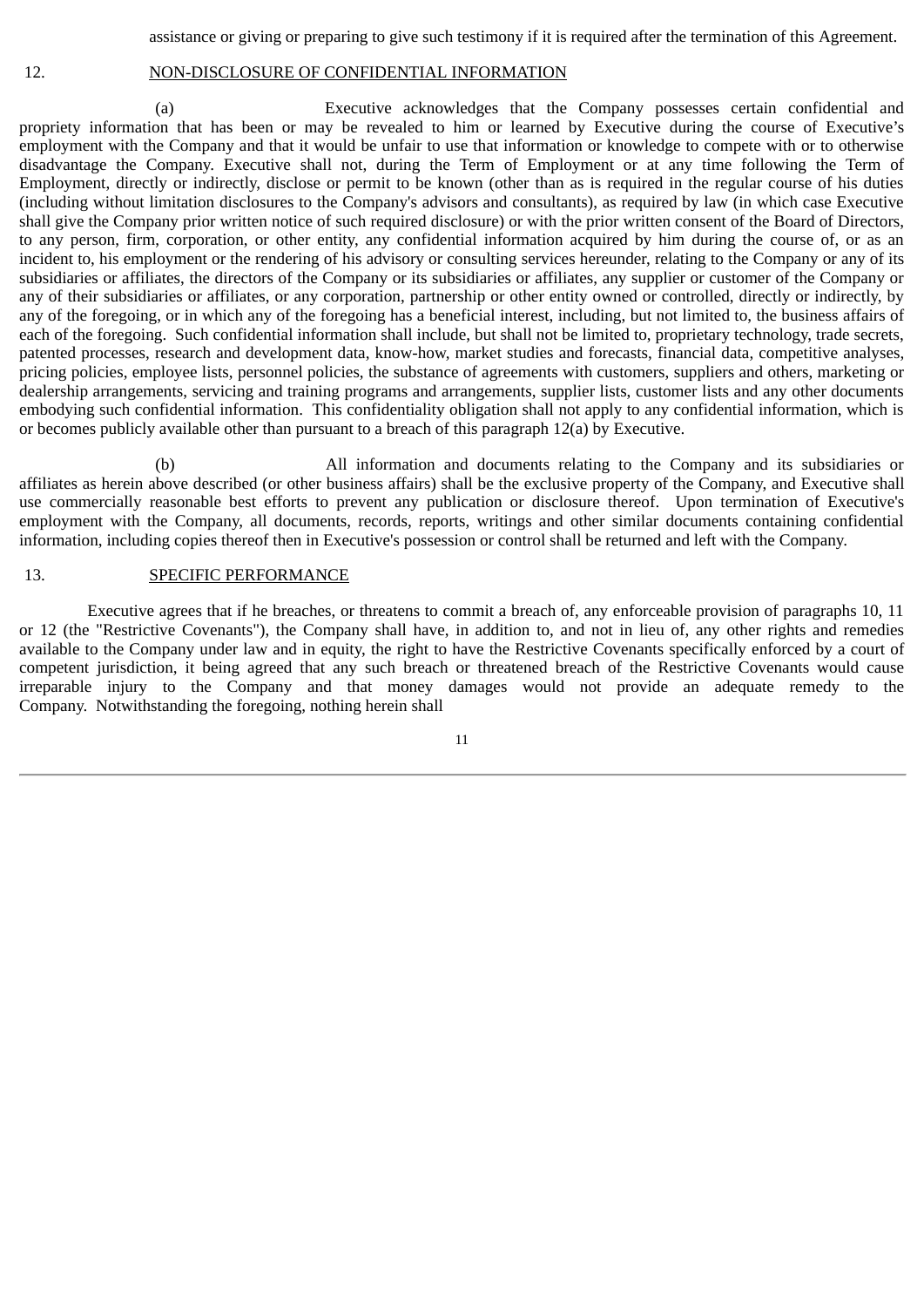constitute a waiver by Executive of his right to contest whether such a breach or threatened breach of any Restrictive Covenant has occurred. In the event of litigation between the parties to this Agreement regarding their respective rights and obligations under paragraphs 10, 11, or 12 hereof, the prevailing party shall be entitled to recover from the other all attorneys' fees and expenses reasonably incurred in obtaining a ruling in the prevailing party's favor. Any such damages, attorneys' fees and costs shall be in addition to and not in lieu of any injunctive relief that may be available to the Company.

#### 14. AMENDMENT OR ALTERATION

No amendment or alteration of the terms of this Agreement shall be valid unless made in writing and signed by both of the parties hereto.

# 15. GOVERNING LAW

This Agreement shall be governed by, and construed and enforced in accordance with the substantive laws of the Commonwealth of Massachusetts, without regard to its principles of conflicts of laws.

#### 16. **SEVERABILITY**

The holding of any provision of this Agreement to be invalid or unenforceable by a court of competent jurisdiction shall not affect any other provision of this Agreement, which shall remain in full force and effect.

#### 17. NOTICES

Any notices required or permitted to be given hereunder shall be sufficient if inwriting, and if delivered by hand or courier, or sent by certified mail, return receipt requested, to the addresses set forth above or such other address as either party may from time to time designate in writing to the other, and shall be deemed given as of the date of the delivery or of the placement of the notice in the mail.

#### 18. WAIVER OR BREACH

It is agreed that a waiver by either party of a breach of any provision of this Agreement shall not operate, or be construed as a waiver of any subsequent breach by that same party.

# 19. ENTIRE AGREEMENT AND BINDING EFFECT

This Agreement contains the entire agreement of the parties with respect to the subject matter hereof and shall be binding upon and inure to the benefit of the parties hereto and their respective legal representatives, heirs, distributors, successors and assigns and supersedes any and all prior agreements between the parties whether oral or written. This Agreement may not be modified except upon further written agreement executed by both parties. Executive agrees that the Company may in its sole discretion, during the term of Executive's employment with the Company and thereafter, provide copies of this Agreement (or excerpts of the Agreement) to others, including businesses or entities that may employ, do business with, or consider employing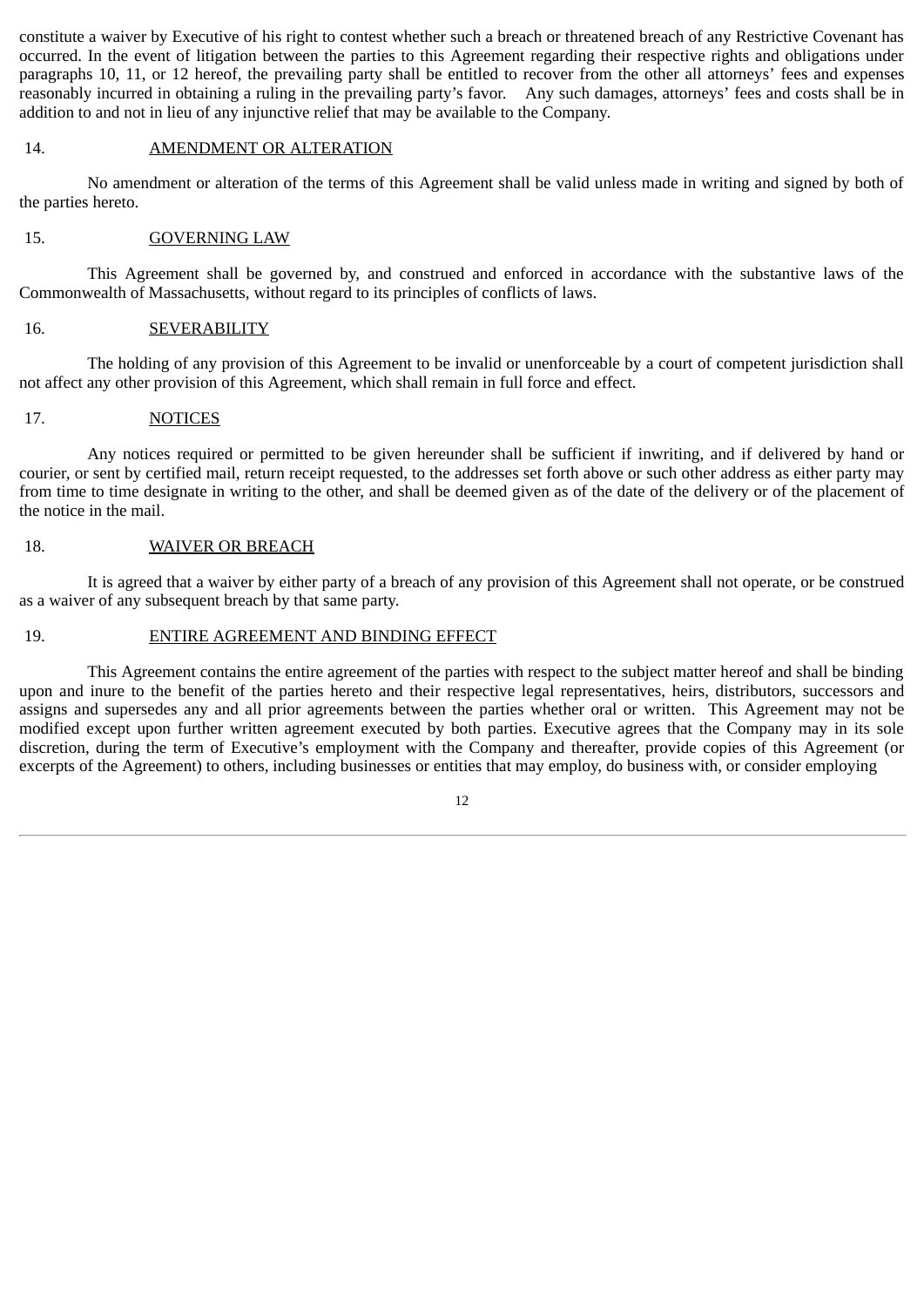Executive in the future. Executive further agrees that any subsequent change or changes in his duties, compensation or areas of responsibility shall in no way affect the validity of this Agreement or otherwise render inapplicable any of the provisions of paragraphs 10 through 13 of this Agreement, which shall remain in full force and effect except as may be modified by a subsequent written agreement. Executive understands that he is advised to consult with an attorney before signing this Agreement, and that the restrictive covenants contained in paragraphs 10 through 13 above have been included in the first and, if applicable, each subsequent iteration of this Agreement.

#### 20. SURVIVAL

Except as otherwise expressly provided herein, the termination of Executive's employment hereunder or the expiration of this Agreement shall not affect the enforceability of paragraphs 7 through 26 hereof, which shall survive the termination or expiration.

#### 21. RESOLUTION OF DISPUTES

Any and all disputes arising under or in connection with this Agreement shall be resolved in accordance with this paragraph 21 and paragraph 15.

The parties shall attempt to resolve any dispute, controversy or difference that may arise between them through good faith negotiations. In the event the parties fail to reach resolution of any such dispute within thirty (30) days after entering into negotiations, either party may proceed to institute action in any state or federal court located within the Commonwealth of Massachusetts, which courts shall have exclusive jurisdiction, and each party consents to the personal jurisdiction of any such state or federal court. Both parties waive their right to a trial by jury.

#### 22. NON-DISPARAGEMENT

Executive agrees not to make disparaging, critical or otherwise detrimental comments to any person or entity concerning the Company, its officers, directors, trustees, and employees or the services or programs provided or to be provided by the Company and the Company agrees not to make any disparaging, critical or otherwise detrimental comments to any person or entity concerning Executive.

#### 23. FURTHER ASSURANCES

The parties agree to execute and deliver all such further documents, agreements and instruments and take such other and further action as may be necessary or appropriate to carry out the purposes and intent of this Agreement.

# 24. SUBSIDIARIES AND AFFILIATES

For purposes of this Agreement:

(a) "affiliate" means any entity that controls, is controlled by, or is under common control with, the Company, and "control" means the power to exercise a controlling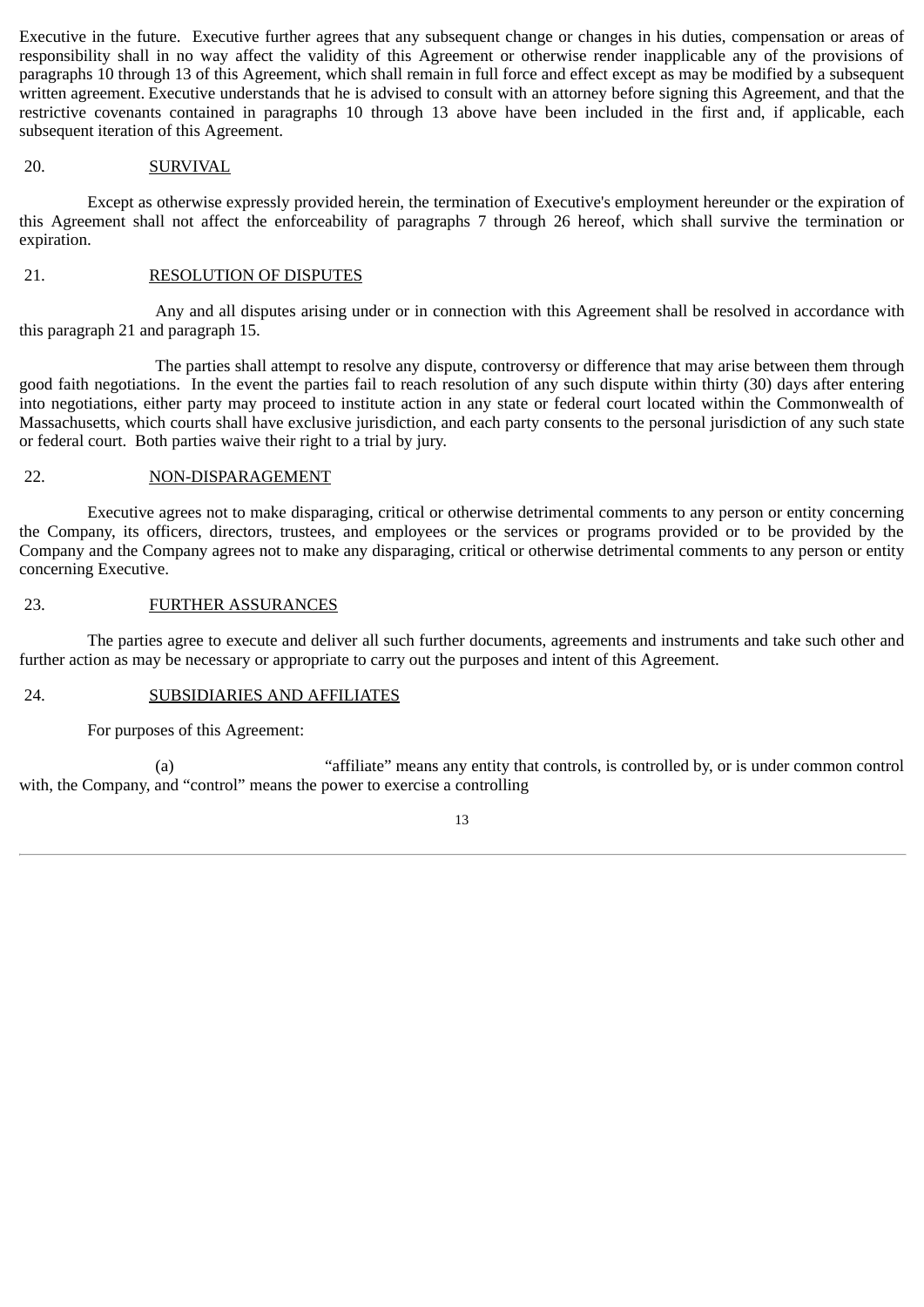influence over the management or policies of an entity, unless such power is solely the result of an official position with such entity; and

(b) "subsidiary" means any corporation or other entity in which the Company has a direct or indirect ownership interest of 50% or more of the total combined voting power of the then outstanding securities or interests of such corporation or other entity entitled to vote generally in the election of directors (or similar governing body of a non-corporate entity) or in which the Company has the right to receive 50% or more of the distribution of profits or 50% or more of the assets on liquidation or dissolution.

# 25. HEADINGS

The paragraph headings appearing in this Agreement are for the purposes of easy reference and shall not be considered a part of this Agreement or in any way modify, amend or affect its provisions.

#### 26. COUNTERPARTS

This Agreement may be executed in one or more counterparts, each of which shall be deemed an original and all of which together shall constitute one and the same agreement.

IN WITNESS WHEREOF, the parties hereto have executed this Agreement, under seal, as of the date and year first above written.

DESTINATION XL GROUP, INC.

By: /s/ DAVID A. LEVIN Date: October 8, 2018 Name:David A. Levin Its: President, Chief Executive Officer

/s/ BRIAN S. REAVES Date: October 8, 2018 Brian S. Reaves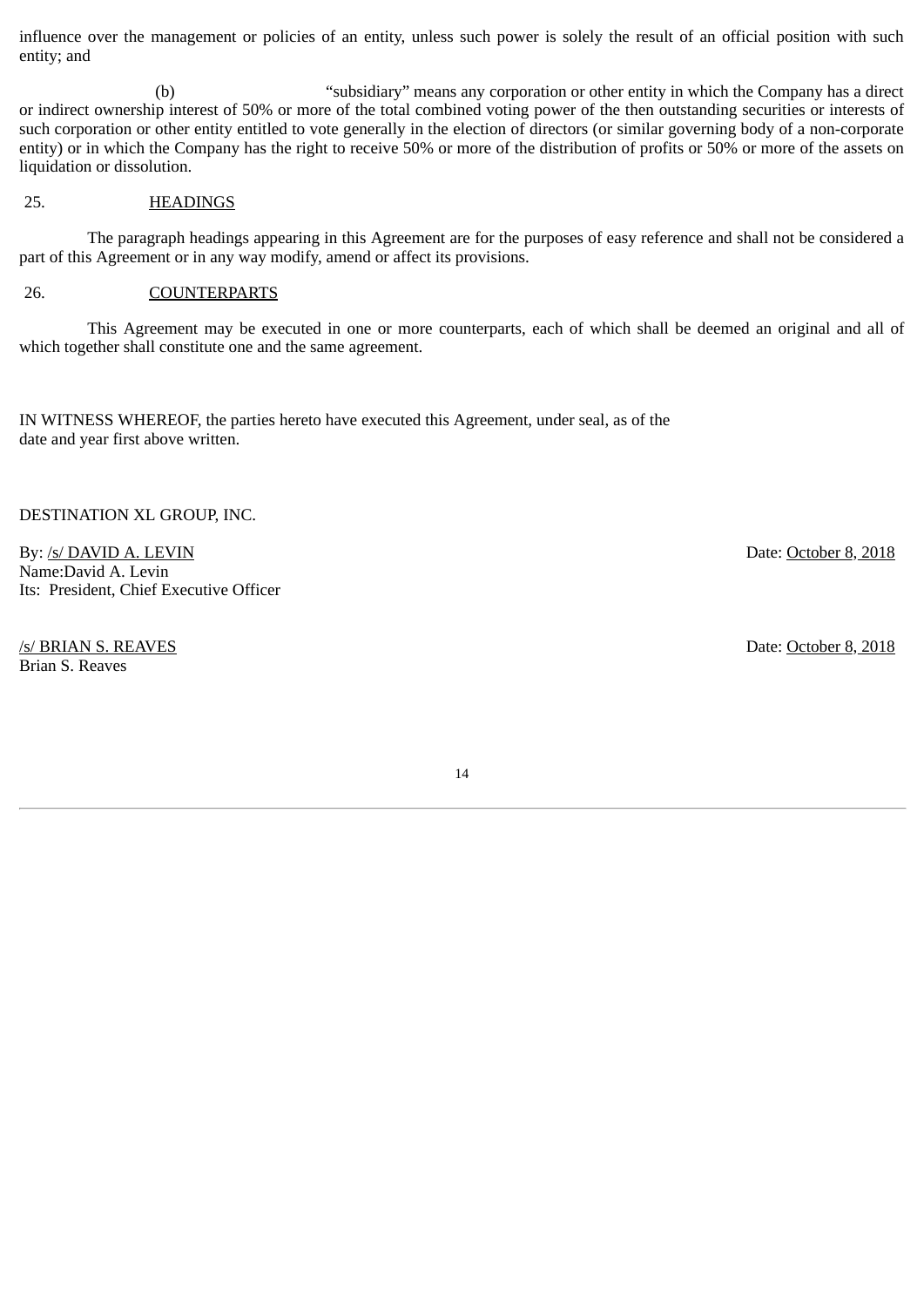#### *EXHIBIT A FORM OF RELEASE*

#### *GENERAL RELEASE OF CLAIMS*

1. Brian S. Reaves ("Executive"), for himself and his family, heirs, executors, administrators, legal representatives and their respective successors and assigns, in exchange for good and valuable consideration to be paid after the date of Executive's termination as set forth in the Employment Agreement to which this release is attached as Exhibit A (the "Employment Agreement"), does hereby release and forever discharge, to the maximum extent permitted by law, Destination XL Group, Inc. (the "Company"), its subsidiaries, affiliated companies, successors and assigns, and their respective current or former directors, officers, employees, shareholders or agents in such capacities (collectively with the Company, the "Released Parties") from any and all actions, causes of action, suits, controversies, claims and demands whatsoever, for or by reason of any matter, cause or thing whatsoever, whether known or unknown including, but not limited to, the Age Discrimination in Employment Act (ADEA); the Massachusetts Law Against Discrimination, G.L. c. 151B; the Massachusetts Wage Payment Statute, G.L. c. 149, §§ 148, 148A, 148B, 149, 150, 150A-150C, 151, 152, 152A, et seq.; the Massachusetts Wage and Hour laws, G.L. c. 151§1A et seq; all claims under any applicable laws arising under or in connection with Executive's employment or termination thereof, whether for tort, breach of express or implied employment contract, wrongful discharge, intentional infliction of emotional distress, or defamation or injuries incurred on the job or incurred as a result of loss of employment. Executive acknowledges that the Company encouraged Executive to consult with an attorney of Executive's choosing, and through this General Release of Claims advises Executive to consult with his attorney with respect to possible claims, including but not limited to claims under the Age Discrimination in Employment Act ("ADEA") and that Executive understands that the ADEA is a Federal statute that, among other things, prohibits discrimination on the basis of age in employment and employee benefits and benefit plans. Without limiting the generality of the release provided above, Executive expressly waives any and all claims under ADEA that he may have as of the date hereof. Executive further understands that by signing this General Release of Claims he is in fact waiving, releasing and forever giving up any claim under the ADEA as well as all other laws within the scope of this paragraph 1 that may have existed on or prior to the date hereof. Notwithstanding anything in this paragraph 1 to the contrary, this General Release of Claims shall not apply to (i) any rights to receive any payments pursuant to paragraph 7 of the Employment Agreement, or any accrued but unpaid benefits under any employee benefit plan maintained by the Company (ii) any rights or claims that may arise as a result of events occurring after the date this General Release of Claims is executed, (iii) any indemnification rights Executive may have as a former officer or director of the Company or its subsidiaries or affiliated companies, (iv) any claims for benefits under any directors' and officers' liability policy maintained by the Company or its subsidiaries or affiliated companies in accordance with the terms of such policy, (v) any rights as a holder of equity securities of the Company, and (vi) any rights or claims that, by law, may not be waived, including claims for unemployment compensation and workers' compensation. Nothing contained in this Agreement prevents Executive from filing a charge, cooperating with or participating in any investigation or proceeding before any federal or state Fair Employment Practices Agency, including, without limitation, the Equal Employment Opportunity Commission, except that Executive acknowledges that he will not be able to recover any monetary benefits in connection with any such claim, charge or proceeding.